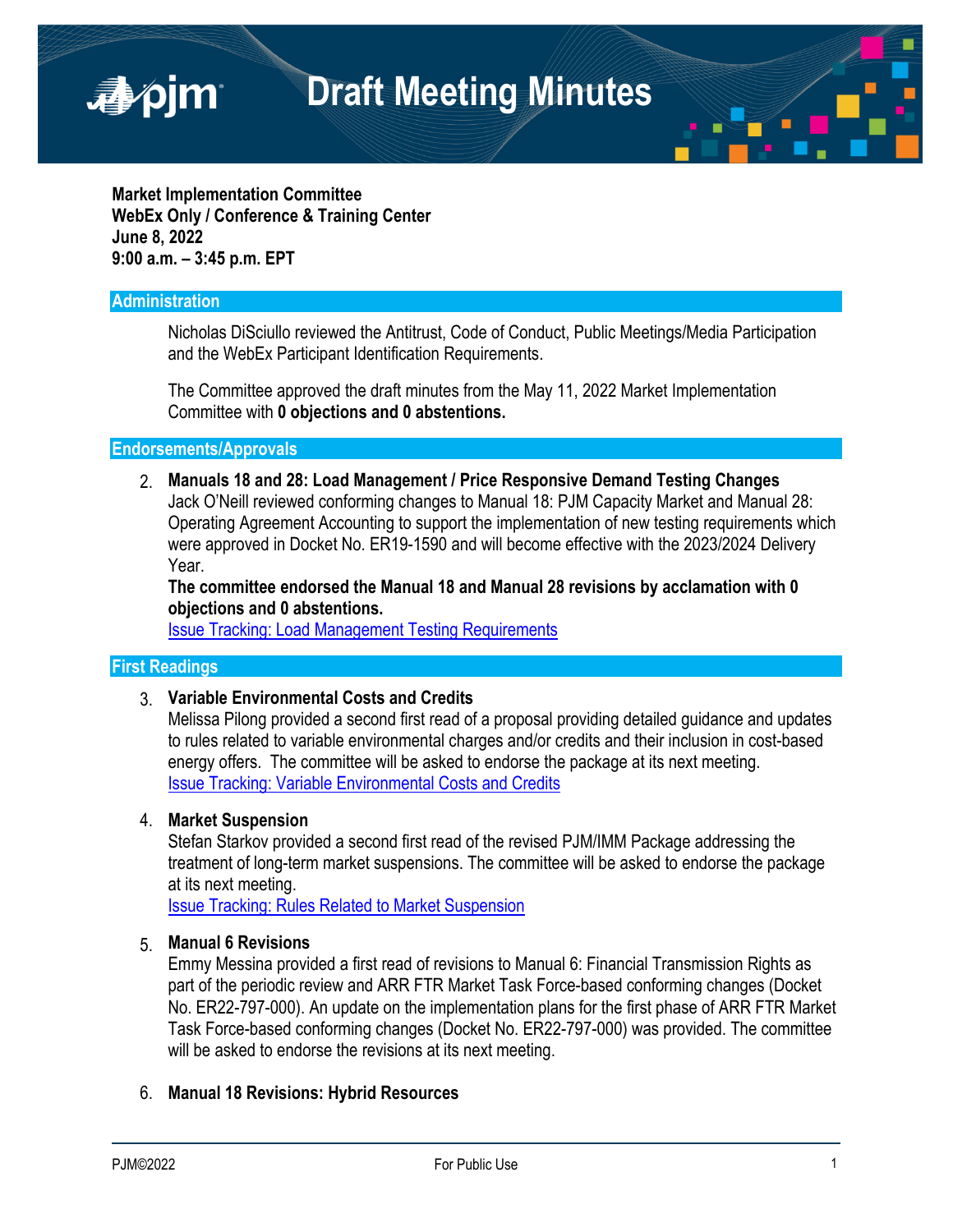

Andrew Levitt provided an update on the recent hybrids filing (Docket No. ER22-1420) and provided a first read of conforming revisions to Manual 18: PJM Capacity Market. The committee will be asked to endorse the revisions at its next meeting. [Issue Tracking: Solar-Battery Hybrid Resources](https://www.pjm.com/committees-and-groups/issue-tracking/issue-tracking-details.aspx?Issue=3423b18c-59c2-49dd-84c5-af42b1ba0256)

### 7. **Manual 28 Revisions: Start-Up Cost Offer Development**

Rebecca Stadelmeyer reviewed revisions to Manual 28: Operating Agreement Accounting to support the Startup Cost Offer Development proposal the committee approved at the April 2022 meeting. The committee will be asked to endorse the revisions at its next meeting. [Issue Tracking: Start-Up Cost Offer Development](https://www.pjm.com/committees-and-groups/issue-tracking/issue-tracking-details.aspx?Issue=46ced1bf-a450-4c80-9199-08ec2be2f4cb)

#### 8. **DR/PRD Compliance Construct for Weather Sensitive Load**

Sharon Midgley, Exelon, provided a first read of a Problem Statement and Issue Charge addressing the exploration of an alternative DR/PRD compliance construct for weather sensitive load. Exelon and PJM will work offline to evaluate the proposed stakeholder group assignment and timing. This issue will return to the July MIC for endorsement if the Demand Response Subcommittee remains the proposed stakeholder group assignment, or for an update to the extent there is a recommendation to move it to another forum.

### **Working Items**

#### 9. **Capacity Offer Opportunities for Generation with Co-Located Load**

Lisa Morelli facilitated a discussion to gather solution options from the committee for the Capacity Offer Opportunities for Generation with Co-Located Load matrix. A post-meeting version of the matrix has been posted to the meeting materials. The committee will continue working the Consensus Based Issue Resolution (CBIR) process by revisiting solution options and reviewing initial packages at its next meeting. Additional interests, design components, and solution options, as well as specific requests for education are encouraged in advance of the next meeting. [Issue Tracking: Capacity Offer Opportunities for Generation with Co-Located Load](https://www.pjm.com/committees-and-groups/issue-tracking/issue-tracking-details.aspx?Issue=6897c7e7-d8b7-438e-9e3f-b6099f9dd7ec)

#### 10. **Operating Reserve Clarification for Resources Operating as Requested by PJM**

Janell Fabiano facilitated a discussion to review and identify additional interests for the Operating Reserve Clarification for Resources Operating as Requested by PJM Matrix. Lisa Morelli reviewed the Design Component Details and Status Quo. No updates were made to the Matrix during the meeting. Stakeholders are encouraged to provide additional interests and design components in advance of the next meeting. The committee will continue working the Consensus Based Issue Resolution (CBIR) process on this issue at its next meeting.

[Issue Tracking: Operating Reserve Clarification for Resources Operating as Requested by PJM](https://www.pjm.com/committees-and-groups/issue-tracking/issue-tracking-details.aspx?Issue=6897c7e7-d8b7-438e-9e3f-b6099f9dd7ec)

#### 11. **Quadrennial Review**

Rebecca Carroll facilitated a discussion to begin developing proposals for the Quadrennial Review matrix.

- a) Melissa Pilong provided additional design components and solution options and reviewed PJM's initial proposal resulting from the Quadrennial Review of the capacity market.
- b) Joe Bowring, IMM, provided an update on the IMM Proposal resulting from the Quadrennial Review of the capacity market.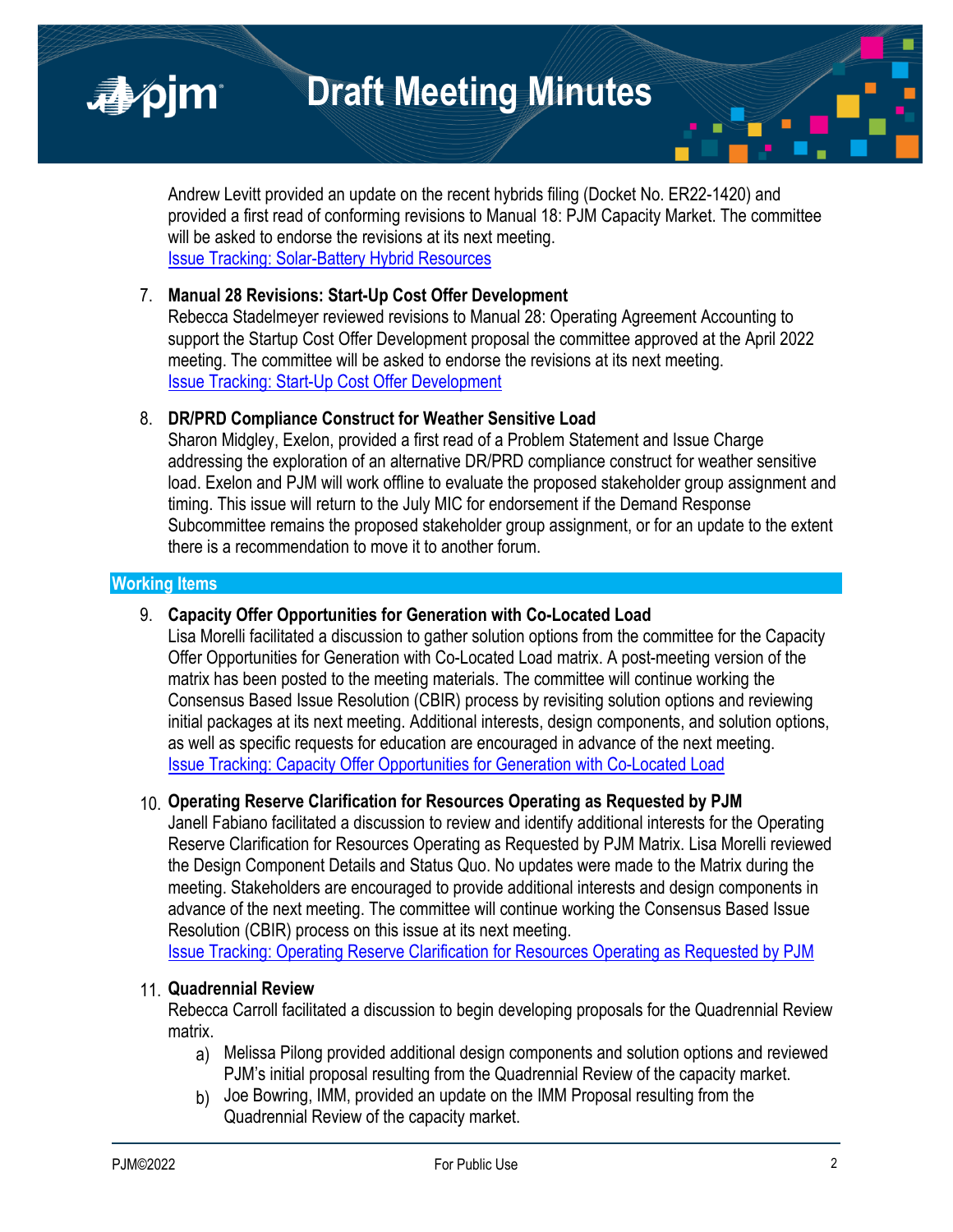

Additional proposals were captured during the meeting and a post-meeting version of the matrix has been posted to the meeting materials. The committee will continue working the Consensus Based Issue Resolution (CBIR) process on this issue at its next meeting.

[Issue Tracking: 2022 Quadrennial Review](https://www.pjm.com/committees-and-groups/issue-tracking/issue-tracking-details-non-stakeholder.aspx?Issue=8d764b81-1e26-4ed6-98ad-0b1db80ebb08)

#### **Additional Items**

■pim

### 12. **nGEM Project Update**

Ray Fernandez provided an update on the Next Generation Energy Market (nGEM) project.

13. **Intelligent Reserve Deployment Deficiency Notice** Ilyana Dropkin provided an update on the deficiency notice from FERC related to the Intelligent Reserve Deployment (IRD) filing (Docket No. ER22-1200-000). [Issue Tracking: Synchronized Reserve Event Actions and Expectations](https://pjm.com/committees-and-groups/issue-tracking/issue-tracking-details.aspx?Issue=88b492a5-1547-4558-a242-456d99b87a37)

#### 14. **Cost Development Subcommittee Update**

Nicole Scott provided an informational update on the work to be performed at the Cost Development Subcommittee.

#### 15. **Order Directing Reports on Energy and Ancillary Service Market Reforms**

Dennis Hough and Rebecca Carroll provided an overview of the FERC order directing reports on energy and ancillary service market reforms (FERC Docket No. AD21-10) and reviewed the plan for soliciting stakeholder input.

#### 16. **PJM Comments on Proposed Securities & Exchange Commission Rule Changes**

Gary Helm updated stakeholders on PJM's intent to file comments on the Securities and Exchange Commission's (SEC) proposed rule changes that would require registrants to provide certain climate-related information in their registration statements and annual reports. (SEC File No. S7- 10-22).

#### 17. **Voting Application: Active Voter Registration Changes**

Amanda Egan provided a demonstration of upcoming changes to the process of registering as an Active Voter within the Voting Application, which will go-live on June 15<sup>th</sup>.

### **Informational Section**

#### **Interregional Coordination Update**

Materials are posted as informational only.

#### **Fast Start Pricing Monthly Metrics Update**

Materials are posted as informational only.

### **ARR FTR Market Task Force (AFMTF)**

Meeting materials are posted to the [AFMTF website.](https://www.pjm.com/committees-and-groups/task-forces/afmtf)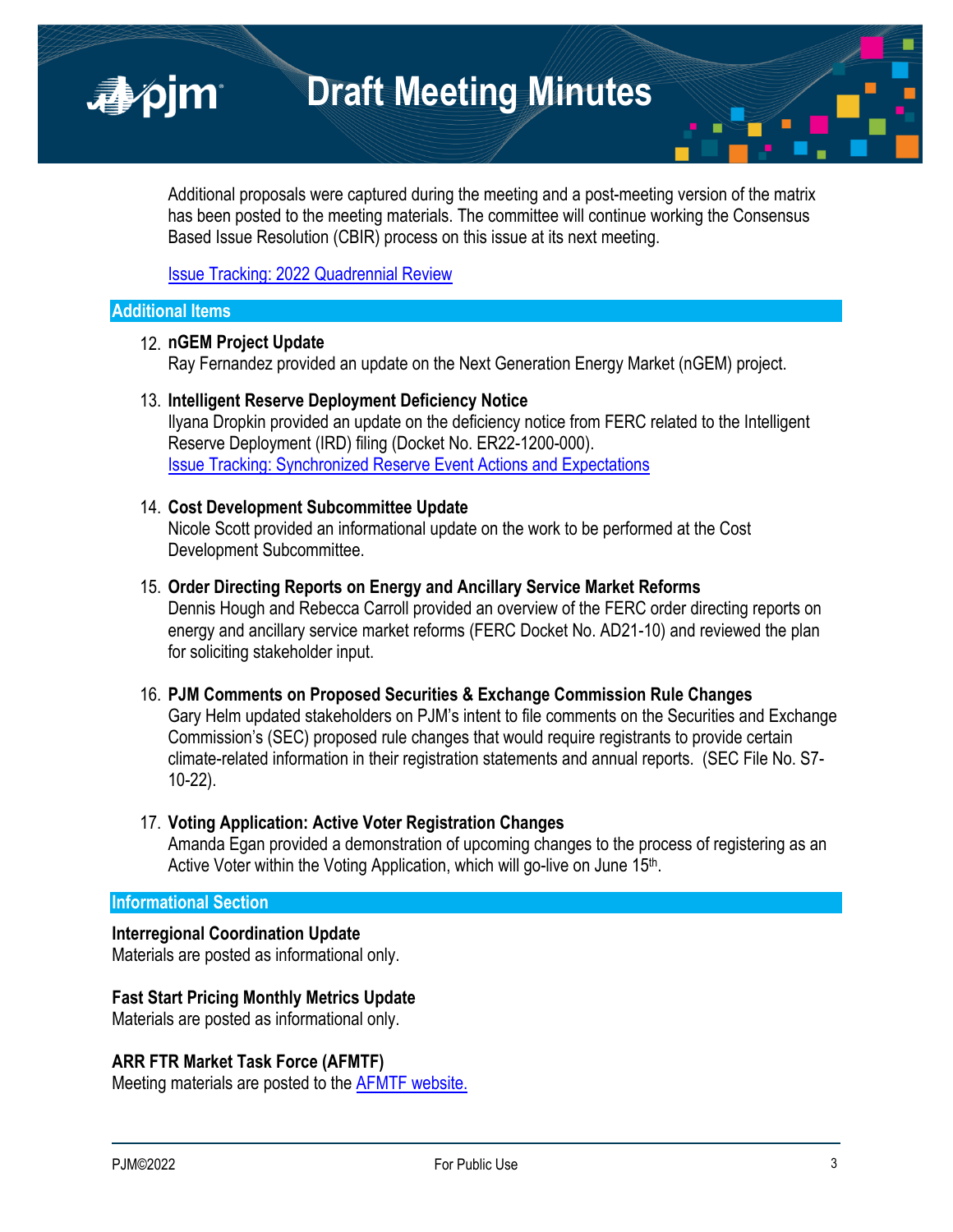

**Reactive Power Compensation Task Force (RPCTF)**

Meeting materials are posted to the [RPCTF website.](https://www.pjm.com/committees-and-groups/task-forces/rpctf)

### **Cost Development Subcommittee (CDS)**

Meeting materials are posted to the [CDS website.](https://www.pjm.com/committees-and-groups/subcommittees/cds)

**Demand Response Subcommittee (DRS)** Meeting materials are posted to the [DRS website.](http://www.pjm.com/committees-and-groups/subcommittees/drs.aspx)

**DER & Inverter-based Resources Subcommittee (DIRS)**

Meeting materials are posted to the [DIRS website.](https://www.pjm.com/committees-and-groups/subcommittees/dirs.aspx)

### **Market Settlements Subcommittee (MSS)**

Meeting materials are posted to the [MSS website](http://www.pjm.com/committees-and-groups/subcommittees/mss.aspx).

### **OC/MIC Fuel Requirements for Black Start Resources**

Meeting materials are posted to the [Operating Committee website.](https://www.pjm.com/committees-and-groups/committees/oc)

#### **Report on Market Operations**

The Report on Market Operations will be reviewed during the [MC Webinar.](http://www.pjm.com/committees-and-groups/committees/mc.aspx)

|             |        | <b>Future Meeting Dates and Materials</b> | <b>Materials Due</b><br>$\boldsymbol{S}$<br>to Secretary | <b>Materials</b><br><b>Published</b> |
|-------------|--------|-------------------------------------------|----------------------------------------------------------|--------------------------------------|
| <b>Date</b> | Time   | Location                                  | 5 p.m.                                                   | 4 p.m.                               |
| July 13     | 9 a.m. | WebEx / Conference & Training Center      | June 30                                                  | July 6                               |
| August 10   | 9a.m.  | WebEx / Conference & Training Center      | July 29                                                  | August 3                             |
| September 7 | 9 a.m. | WebEx / Conference & Training Center      | August 26                                                | August 31                            |
| October 6   | 9a.m.  | WebEx / Conference & Training Center      | September 26                                             | September 29                         |
| November 2  | 9a.m.  | WebEx / Conference & Training Center      | October 21                                               | October 26                           |
| December 7  | 9a.m.  | WebEx / Conference & Training Center      | November 23                                              | November 30                          |

Author: Nicholas DiSciullo

| <b>Names</b>          | <b>Company Name</b>                   | <b>Sector</b>           |
|-----------------------|---------------------------------------|-------------------------|
| Morelli, Lisa (Chair) | PJM Interconnection, LLC              | Not Applicable          |
| Anders, David         | PJM Interconnection, LLC              | None                    |
| Anderson, Bob         | Tenaska Power Services Co.            | <b>Generation Owner</b> |
| Brodbeck, John        | EDP Renewables North America LLC      | <b>Generation Owner</b> |
| Chang, Sean           | Shell Energy North America (US), L.P. | <b>Other Supplier</b>   |
| Fabiano, Janell       | PJM Interconnection, LLC              | None                    |
| Graham, Sophie        | Adapt2 Solutions, Inc.                | None                    |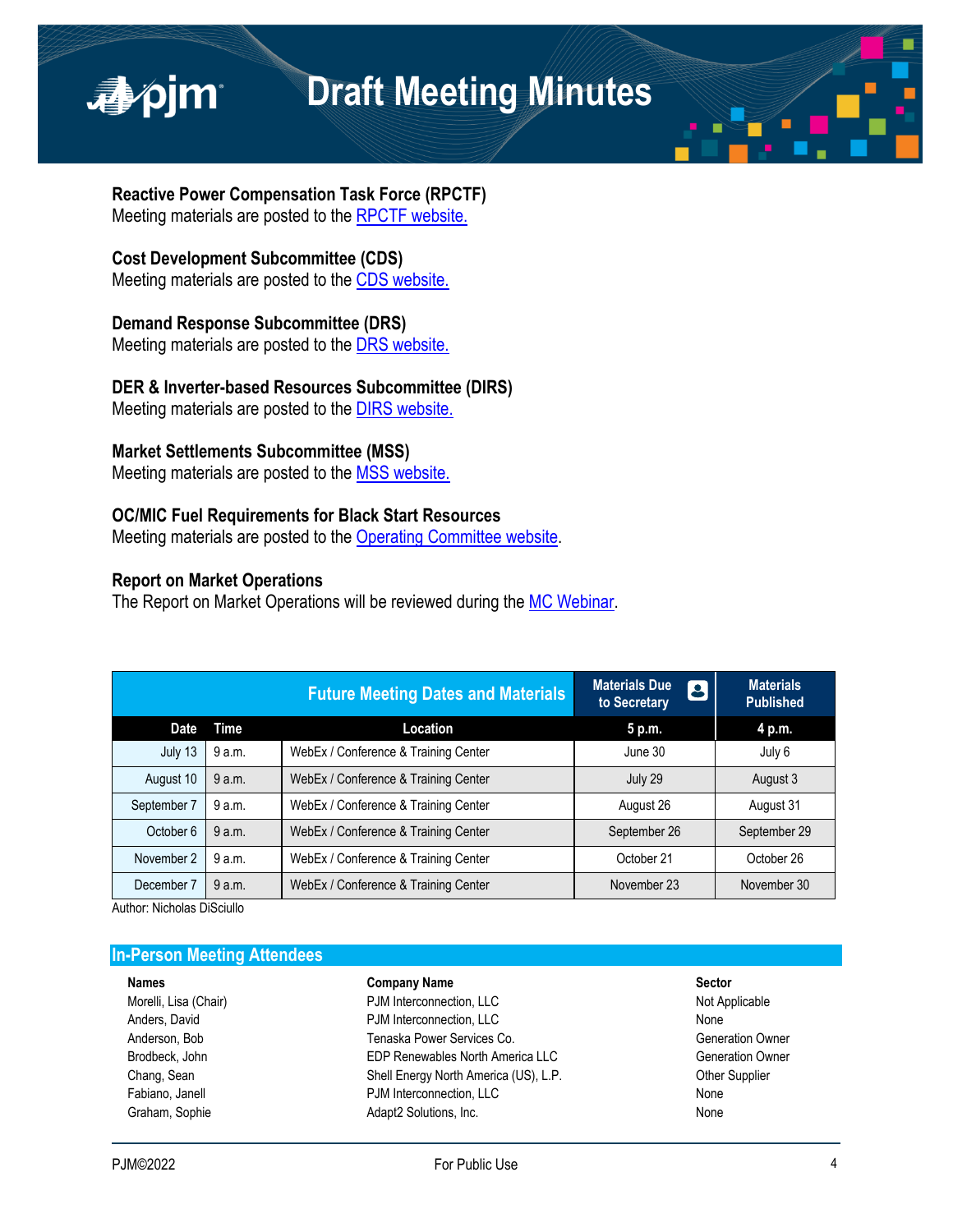■pim

#### **WebEx Meeting Attendees**

Greening, Michele **None 2008 PJM Interconnection, LLC** None 2009 **PJM** Interconnection, LLC Helm, Gary PJM Interconnection, LLC None Hudis, Gabriella **Green Communist Communist Communist Communist Communist Communist Communist Communist Communist Communist Communist Communist Communist Communist Communist Communist Communist Communist Communist Communis** Kogut, George **New York Power Authority New York Power Authority New York Power Authority Channel Supplier** Messina, Emmy **None 2008** 2008 2011 11: PJM Interconnection, LLC Midgley, Sharon **Exelon Business Services Company, LLC** Transmission Owner Mohler, Tina **None 2008** 2008 2011 11: PJM Interconnection, LLC Muhl, Nancy PJM Interconnection, LLC None Pilong, Melissa None None PJM Interconnection, LLC None None None Scarpignato, David Calpine Energy Services, L.P. Cappine Energy Services, L.P. Capping Capping Commercial Commercial Commercial Commercial Commercial Commercial Commercial Commercial Commercial Commercial Commercial Commer Souder, Michelle **No. 2018** 2018 2019 PJM Interconnection, LLC None Sweeney, Rory GT Power Group, LLC None Group, CLC None Terranova, Chris **None Christian Christian Christian PJM** Interconnection, LLC None

#### **Names Company Name Sector**

DiSciullo, Nicholas (Secretary) **PJM Interconnection, LLC** Not Applicable Baizman, Aaron **Network Communist Communist Communist PJM** Interconnection, LLC None Barker, Jason **Constellation Energy Generation, LLC** Generation Owner Bastian, Jeff **No. 2018 PJM Interconnection, LLC** None None Beban, Madalyn **PJM Interconnection, LLC** None Benchek, Jim **American Transmission Systems**, Inc. Transmission Owner Bleiweis, Bruce **DE Energy LLC CONFIDENT CONFIDENT** CONFIDENT CONFIDENT CONFIDENT CONFIDENTIAL OUTLINE OF DETAILS Bloom, David **Baltimore Gas and Electric Company Baltimore Gas and Electric Company** Transmission Owner Bowker, Shannon **Example 20 Terms** PJM Interconnection, LLC **None** Rome **None** Bowring, Joseph **Monitoring Analytics, LLC** and Monitoring Analytics, LLC Boyle, Glen **PJM Interconnection, LLC None PJM** Interconnection, LLC Bruno, Patrick **None Communist PJM Interconnection, LLC** None None Callaghan, Chris **Callaghan, Chris Callaghan, Chris Callaghan**, Chris None Callen, Zachary (Zac) **Illinios Commerce Commission** Illinios Commerce Commission None Canter, David **AEP Appalachian Transmission Company, Inc.** Transmission Owner Cao, Roger **PJM Interconnection, LLC** 2006 **PJM Interconnection**, LLC Carroll, Rebecca **PJM Interconnection, LLC** None Caven, Augustine PJM Interconnection, LLC None Chmielewski, Brian **No. 2008 PJM Interconnection, LLC** None Christopher, Mahila Public Utilities Commission of Ohio (The) None Chu, George **PJM Interconnection, LLC** None Colaresi, Chandra Cpower Energy Management None Corash, Richard (Rich) **PSEG Energy Resources & Trade LLC** Other Supplier Coyne, Suzanne **None Coyne, Suzanne** PJM Interconnection, LLC **None** None Croop, Danielle **None Croop, Calculate POM Interconnection**, LLC **None** None Dailey, Michael **Northern Virginia Electric Cooperative** Electric Distributor **Electric Distributor** D'Antonio, Phil PJM Interconnection, LLC None Davis, David Strata Solar None Di Iorio, Michelle **Channel PSEG Energy Resources & Trade LLC** Channel Other Supplier DiNicola, Laura **FirstEnergy Corporation** FirstEnergy Corporation Transmission Owner Domian, Christin **Duguesne Light Company Company** Transmission Owner Dorko, Keri **None analytics, LLC** None Monitoring Analytics, LLC Dorner, Amber **Consolidated Edison Company of New York, Inc** Transmission Owner Downs, Jere PJM Interconnection, LLC None Drom, Richard (Rick) Eckert Seamans None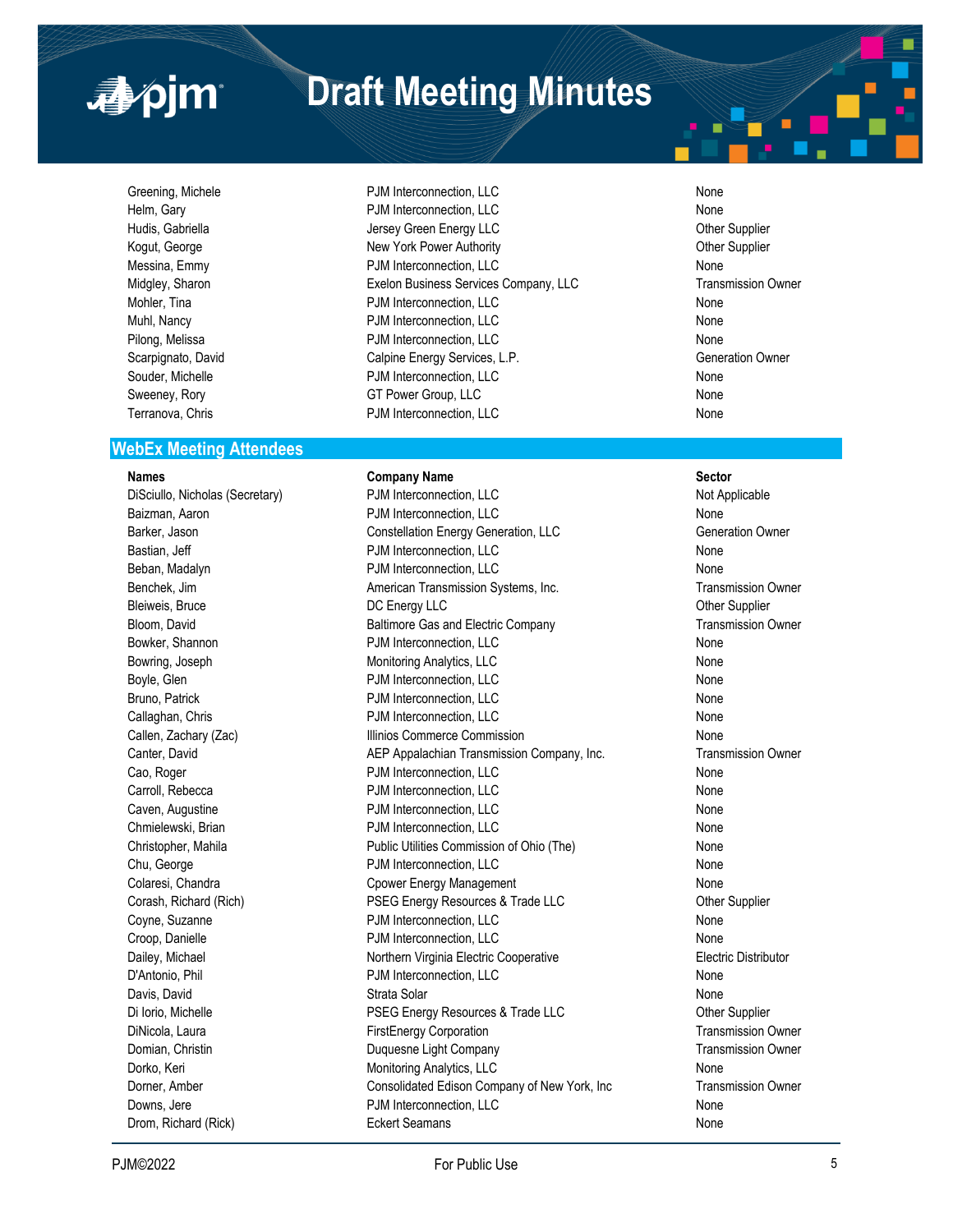

Dropkin, Ilyana None **PJM Interconnection, LLC** None **PJM Interconnection**, LLC Duensing, Allison **Saracen Energy East LP** Christopher Supplier Communication Supplier Dugan, Chuck **East Kentucky Power Cooperative, Inc.** Transmission Owner Dumitriu, Nicolae **No. 2018** PDM Interconnection, LLC None Edgar-Smith, Collin **None 2008** COLL POW Interconnection, LLC None 2009 Collin 2009 Egan, Amanda **PJM Interconnection, LLC** None Elkins, Rachel **FirstEnergy Corporation** FirstEnergy Corporation Transmission Owner Esquivel, Manuel Enel X North America, Inc. Other Supplier Fan, Zhenyu **PJM Interconnection, LLC** None Fazio, Danielle **Noble Americas Gas & Power Corp.** Comparison of the Supplier Fernandez, Ray **PJM Interconnection, LLC** None Filomena, Guy **Customized Energy Solutions, Ltd.\*** None Fink, Regan **Pine Gate Mid-Atlantic, LLC** Chronic Muslem Communic Muslem Communic Muslem Communic Communic Communic Fitzpatrick, Brian **PLA** Interconnection, LLC **None** None Foladare, Kenneth (Ken) **Geenex Solar LLC** Communication Communication Communication Communication Communication Communication Communication Communication Communication Communication Communication Communication Communicati Franks, Christine **None 2008 PDM Interconnection, LLC** None 2008 **None** Fuess, Christian **Fund Contract Contract PBF Power Marketing, LLC** Contract Contract Contract Generation Owner Garnett, Bryan **Example 20** Culve Energy Ohio, Inc. Transmission Owner Gilani, Rehan ConEdison Energy, Inc. Other Supplier Gorman, Brad American Transmission Systems, Inc. Transmission Owner Graf, Walter **No. 2018** Connection, LLC **CONNECTION** CONNECTION CONNECTION None Greiner, Gary **PSEG Energy Resources & Trade LLC** Other Supplier Guntle, Vince **American PowerNet Management** End-Use Customer End-Use Customer Halay, Alina **The Federal Energy Regulatory Commission** Commission None Hatch, Kevin **None 2008 PJM Interconnection, LLC None** 2008 **None** Hauske, Thomas PJM Interconnection, LLC None Heinle, Frederick (Erik) **Chice of the Peoples Counsel for the District of Columbia** End-Use Customer Hepplewhite, Peter **Example 2** Community Capital LLC **Community Capital COMETA** Community Capital COMETA COMETA COMETA Hoatson, Thomas (Tom) **Riverside Generating, LLC** Generation Owner Hohenshilt, Jennifer **Talen Energy Marketing, LLC** Generation Owner Holter, Natasha PJM Interconnection, LLC None Horger, Tim **None 2008** CHO POIN Interconnection, LLC **None 2008** CHO None Horning, Lynn Marie **Network:** Customized Energy Solutions, Ltd.\* None Horstmann, John **Dayton Power & Light Company (The)** Transmission Owner Hough, Dennis The Federal Energy Regulatory Commission None Hsia, Eric **None 2008 PJM Interconnection, LLC** None 2009 **PJM** Interconnection, LLC Hull, Gerit **American Municipal Power, Inc.** American Municipal Power, Inc. **Electric Distributor** Hurwich, Mark **Elliott Bay Energy Trading, LLC** Christian Mother Supplier Hyzinski, Tom None Group GT Power Group None None None None None Iler, Arthur (Art) Indiana Office of Utility Consumer Counsel End-Use Customer Jardot, Gina **Essential Power Rock Springs, LLC** Generation Owner Generation Owner Johnson, Carl Customized Energy Solutions, Ltd.\* None Johnston, David **Indiana Utility Regulatory Commission Indiana Utility Regulatory Commission** Kalaskar, Rahul **AES Ohio Generation, LLC** Character Controller Controller Controller Controller Controller Controller Karnik, Rashmi None None Chartigen Solutions, LLC None None None None None Kauffman, Brian **Enel X North America, Inc.** Channel Channel Cher Supplier Kazerooni, Hamid None Communication, Hamid PJM Interconnection, LLC None None None Keech, Adam **None Communist Communist Communist Communist Communist Communist Communist Communist Communist Communist Communist Communist Communist Communist Communist Communist Communist Communist Communist Communist Comm** Kelly, Stephen **Brookfield Energy Marketing LP** Character Supplier Kenney, Susan None None Communication, CLC None Communication, CLC Kent, Janessa **Duquesne Light Company Company Company** Transmission Owner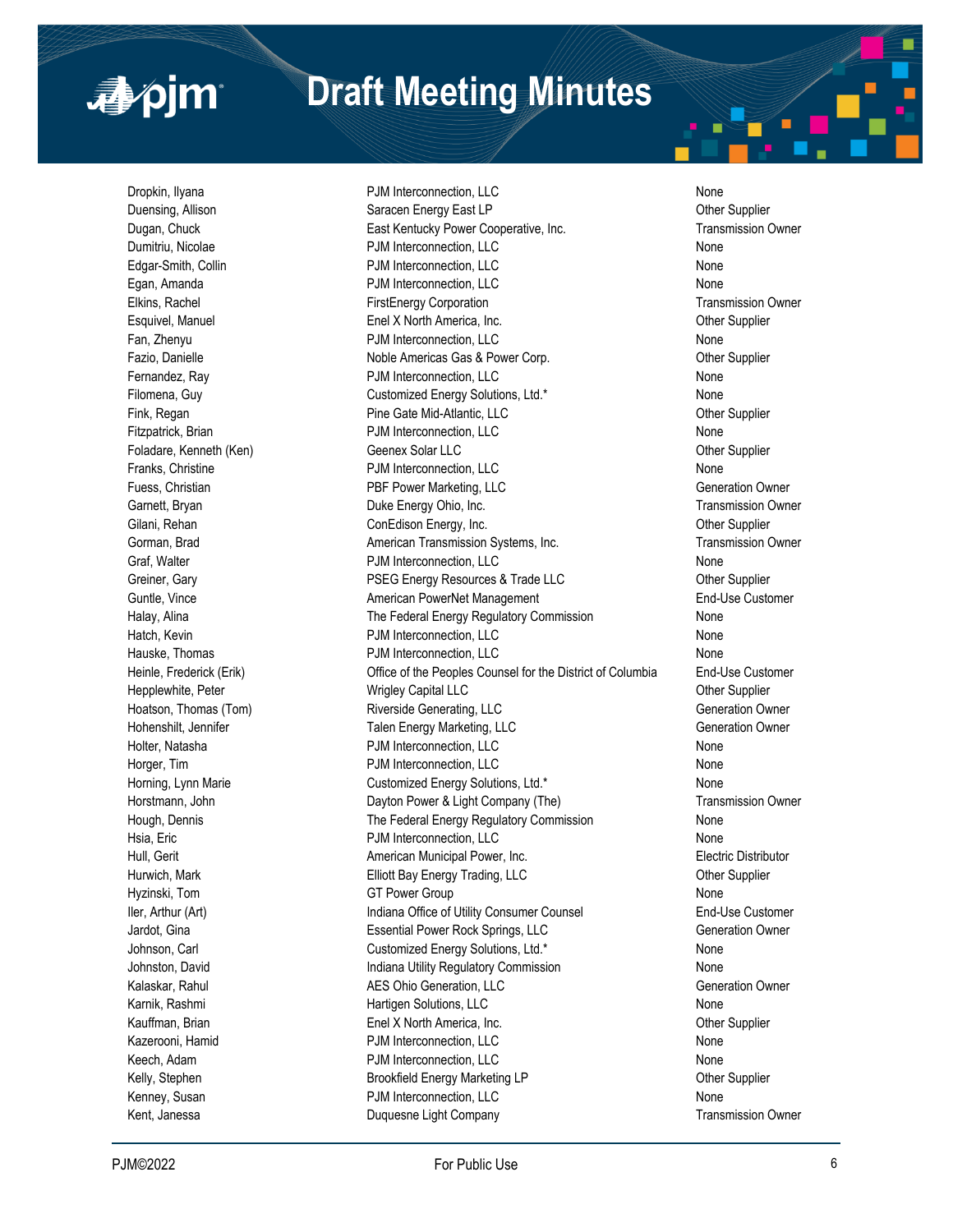

Kilgallen, Kevin **Avangrid Renewables LLC** Avangrid Renewables LLC **Contracts** Contracts Contract Generation Owner Kimmel, David **None Communist Communist PJM Interconnection**, LLC **None** None Kingston, Amber **North Carolina Electric Membership Corporation** Electric Distributor Lai, Erin PJM Interconnection, LLC None Laios, Takis **AEP Appalachian Transmission Company, Inc.** Transmission Owner Langbein, Pete **PJM Interconnection, LLC** None LaRocque, Matthew (Matt) **None** PJM Interconnection, LLC **None** None Lejcar, Jamie Allegheny Electric Cooperative, Inc. Electric Distributor Levitt, Andrew **None 2008 PUM Interconnection, LLC** None 2008 **PUM** Interconnection, LLC Liang-Nicol, Cecilia **Monongahela Power Company d/b/a Allegheny Power** Transmission Owner Libbos, Robin **FirstEnergy Corporation** FirstEnergy Corporation Transmission Owner Loftus, Chad **No. 2018 PJM Interconnection, LLC** None Lu, Chen PJM Interconnection, LLC None Luna, Joel Monitoring Analytics, LLC None Mabry, David **Mabry, Inc. Acknowledge American** McNees Wallace & Nurick LLC None Marcino, Angelo **None 2008** PJM Interconnection, LLC **None** Rome 2008 Matheson, Eric **Network** Pennsylvania Public Utility Commission None Matuszak, Alex **Disk and Alex Controller Supplier** UGI Energy Services, LLC **Controller Supplier** Other Supplier McDaniel, John **Baltimore Gas and Electric Company Baltimore Gas and Electric Company** Transmission Owner McGill, Susan **No. 2018 PJM Interconnection, LLC** None McLaverty, Megan None **PJM** Interconnection, LLC None None Miller, John Commonwealth Edison Company Transmission Owner Mooney, Jeff **FirstEnergy Corporation** FirstEnergy Corporation Transmission Owner Moye, Bob **Rainbow Energy Marketing Corporation** Cher Supplier Nix, Emma **Nixel and Associates** None in the None of None in the None of None in the None of None in the None of None Okenfuss, James **Savion, LLC** Savion, LLC None Ondayko, Brock AEP Appalachian Transmission Company, Inc. Transmission Owner O'Neill, Jack PJM Interconnection, LLC None Pacella, Chris **PJM Interconnection, LLC** None Patel, Keyurbhai (Keyur) **PJM Interconnection, LLC** None Peoples, John **Duquesne Light Company Company** Transmission Owner Picarelli, David None **PJM** Interconnection, LLC **None** None Pilong, Christopher **PJM** Interconnection, LLC **None** None Poulos, Greg **CAPS** None CAPS None CAPS None CAPS None CAPS None CAPS None CAPS None CAPS None CAPS None CAPS None CAPS None CAPS None CAPS None CAPS None CAPS None CAPS None CAPS None CAPS None CAPS None CAPS None CAPS No Pratt, Nicholas (Nick) **PPL Electric Utilities Corp. dba PPL Utilities** Corp. Transmission Owner Price, Ruth **Division of the Public Advocate of the State of Delaware** End-Use Customer Procuniar, Jason **Buckeye Power, Inc.** Procuriar, Jason Electric Distributor Raghavan, Vijay Chronic Chronic Chronic Bio Bio Urga Trading LLC Chronic Chronic Chronic Chronic Chronic Chronic Chronic Chronic Chronic Chronic Chronic Chronic Chronic Chronic Chronic Chronic Chronic Chronic Chronic Chron Rahimi, Farrokh **None Communist COATI Energy Trading None** None None None Reagan, Ryann New Jersey Board of Public Utilities None Redwine, Arlo **The Federal Energy Regulatory Commission** None Roberts, Casey **Sierra Club** Sierra Club **None** Robinson, Becky **Nite and American Contact Vista Energy Marketing, L.P.** Character Communisty Character Supplier Ruck, Andrew **Freepoint Commodities LLC** Commodities LLC Rutledge, Craig **AEP Appalachian Transmission Company, Inc.** Transmission Owner Sasser, Jonathan **Customized Energy Solutions, Ltd.\*** None Schroeder, Connie **Schroeder, Connie** Virginia Electric & Power Company Transmission Owner Schuyler, Ken **PJM Interconnection, LLC** and PJM Interconnection, LLC Schwarz, Stephanie **All PDM Interconnection, LLC** None Scott, Nicole **PJM Interconnection, LLC** None Servera, Max **Other Supplier** Unicia Energy LP **CHALL COMET Supplier** COMET Supplier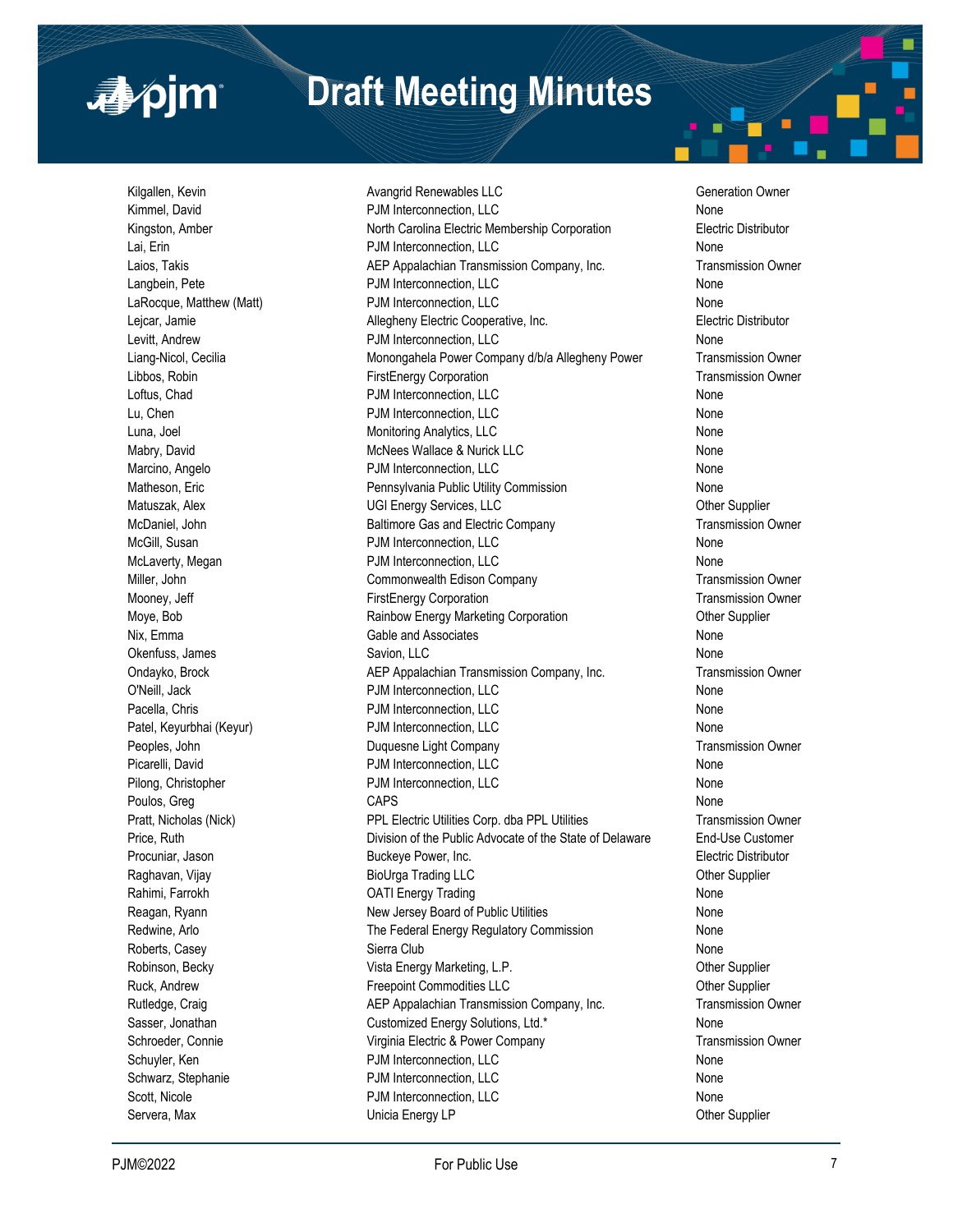

Shanker, Roy **Shanker, Roy Communist Communist Communist Communist Communist Communist Communist Communist Communist Communist Communist Communist Communist Communist Communist Communist Communist Communist Communist Commu** Shegarfi, Roozbeh **Exelon Business Services Company, LLC** Transmission Owner Smith, Kara **Buckeye Power, Inc. Buckeye Power, Inc. Electric Distributor Electric Distributor** Sorrels, James **AEP Appalachian Transmission Company, Inc.** Transmission Owner Sotkiewicz, Paul E-Cubed Policy Associates None Stadelmeyer, Rebecca **PJM Interconnection, LLC** None Starkov, Stefan **PJM Interconnection, LLC** None Stern, Alexander (Alex) Public Service Electric & Gas Company Transmission Owner Stone, Andy **None Community Community** PJM Interconnection, LLC None None None Stuchell, Jeff **FirstEnergy Corporation** FirstEnergy Corporation Transmission Owner Sturgeon, John **Duke Energy Carolinas, LLC** Christen Cupplier Christen Bupplier Sussler, Philip None State of Maryland None State of Maryland None None None Svenson, Heather **Public Service Electric & Gas Company** Transmission Owner Swalwell, Brad **Tangent Energy Solutions, Inc.** Christene and Christene Bupplier Tacka, Natalie **No. 2018 PDM Interconnection, LLC** None None None Theodore, Sharon **Electric Power Supply Association** None Tyler, Catherine **Monitoring Analytics, LLC** None Vayda, Brian Borough of Park Ridge, NJ Charles Because Charles Electric Distributor Walcavich, Colin **National Grid Renewables, LLC** None Ward, Michael **None Communist Communist PJM Interconnection**, LLC None None Warshel, Kim **None 2008 PJM Interconnection, LLC** None 2009 **PJM** Interconnection, LLC Weathers, Brian None Communication, Communication, CCC None None Whitehead, Jeffrey (Jeff) GT Power Group COME COME CONSIDERING None Wilson, James None North Wilson Energy Economics North None None None Wray, Gizelle Solar Energy Industries Association None None Xu, Xu PJM Interconnection, LLC None Yoder, Michael None None None RTO Insider November 2012 1999 None Yoo, Kyungjin **None Communist Communist PJM** Interconnection, LLC None Communist Communist Communist Communist Communist Communist Communist Communist Communist Communist Communist Communist Communist Communist Communist C Yovanovich, Laura **None 2008** 2009 PJM Interconnection, LLC None 2009 2009 None Zhang, Michael (Mike) **PJM Interconnection, LLC** None

#### **Antitrust:**

You may not discuss any topics that violate, or that might appear to violate, the antitrust laws including but not limited to agreements between or among competitors regarding prices, bid and offer practices, availability of service, product design, terms of sale, division of markets, allocation of customers or any other activity that might unreasonably restrain competition. If any of these items are discussed the chair will re-direct the conversation. If the conversation still persists, parties will be asked to leave the meeting or the meeting will be adjourned.

#### **Code of Conduct:**

As a mandatory condition of attendance at today's meeting, attendees agree to adhere to the PJM Code of Conduct as detailed in PJM Manual M-34 section 4.5, including, but not limited to, participants' responsibilities and rules regarding the dissemination of meeting discussion and materials. **Public Meetings/Media Participation:** 

Unless otherwise noted, PJM stakeholder meetings are open to the public and to members of the media. Members of the media are asked to announce their attendance at all PJM stakeholder meetings at the beginning of the meeting or at the point they join a meeting already in progress. Members of the Media are reminded that speakers at PJM meetings cannot be quoted without explicit permission from the speaker. PJM Members are reminded that "detailed transcriptional meeting notes" and white board notes from "brainstorming sessions" shall not be disseminated. Stakeholders are also not allowed to create audio, video or online recordings of PJM meetings. PJM may create audio, video or online recordings of stakeholder meetings for internal and training purposes, and your participation at such meetings indicates your consent to the same.

#### **Participant Identification in WebEx:**

When logging into the WebEx desktop client, please enter your real first and last name as well as a valid email address. Be sure to select the "call me" option. PJM support staff continuously monitors WebEx connections during stakeholder meetings. Anonymous users or those using false usernames or emails will be dropped from the teleconference.